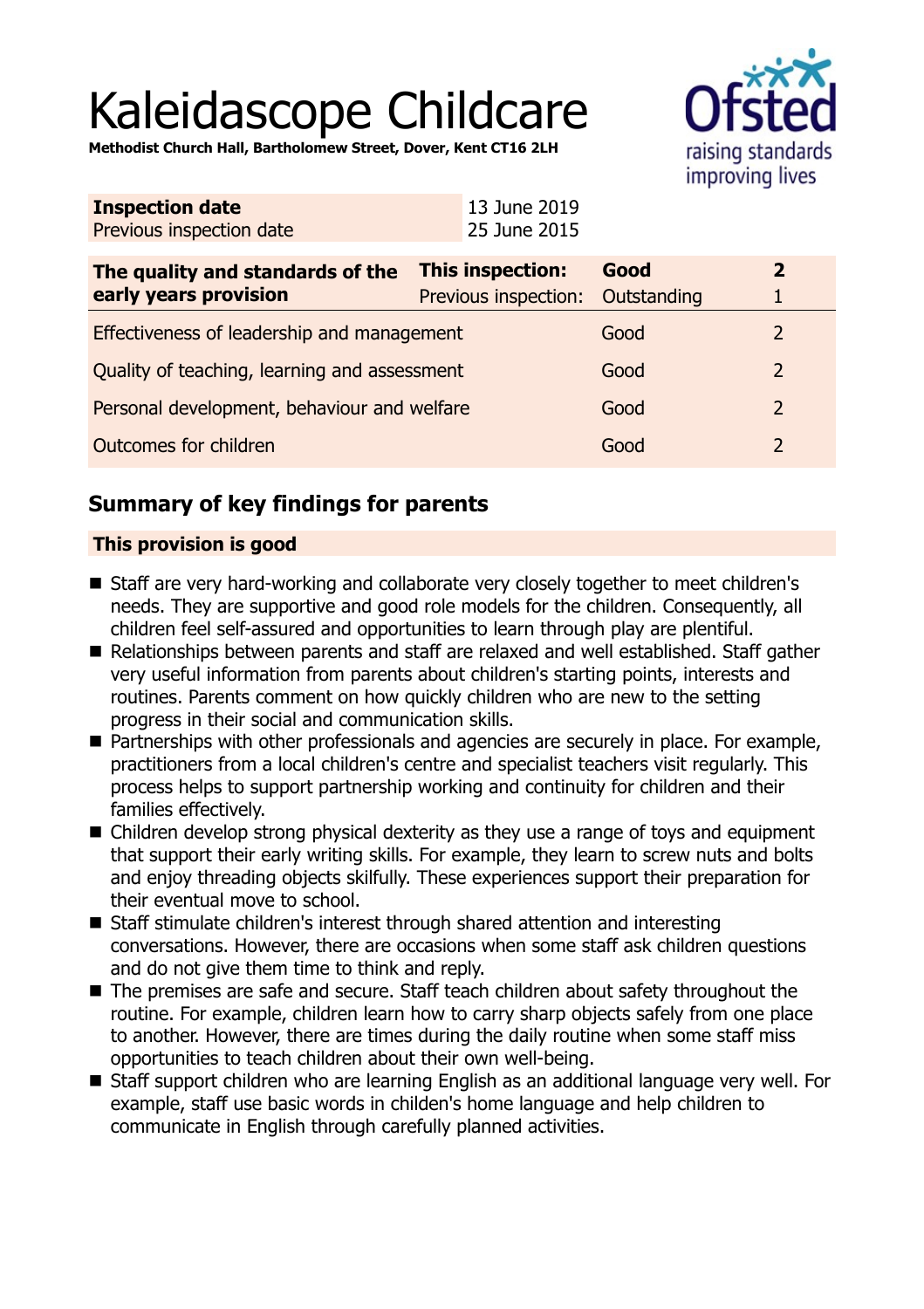## **What the setting needs to do to improve further**

## **To further improve the quality of the early years provision the provider should:**

- $\blacksquare$  further extend children's understanding of their own well-being, such as healthy eating and hygiene, for example during mealtimes
- $\blacksquare$  strengthen the approach to questioning children by providing them with enough time to process their own thoughts and ideas.

## **Inspection activities**

- The inspector observed the quality of teaching and the impact this has on children's learning.
- $\blacksquare$  The inspector had a tour of the setting and conducted observations throughout the day.
- $\blacksquare$  The inspector sampled planning and assessment records and a range of other documents.
- $\blacksquare$  The inspector conducted a joint observation with the manager.
- $\blacksquare$  The inspector spoke to staff and children at appropriate times throughout the inspection.
- $\blacksquare$  The inspector spoke to parents to consider their views on the setting.

### **Inspector**

Linda du Preez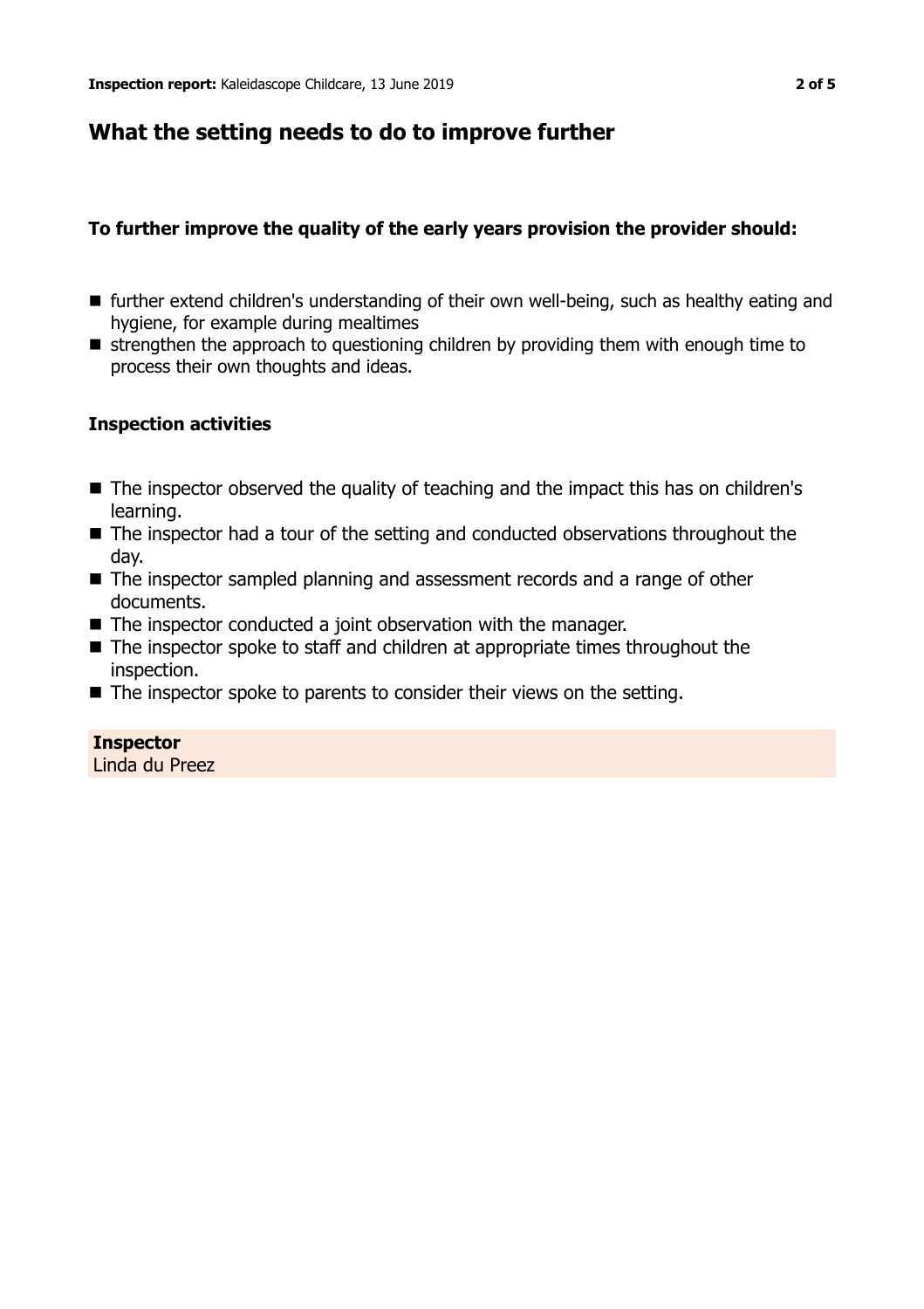## **Inspection findings**

## **Effectiveness of leadership and management is good**

Safeguarding is effective. The provider has robust recruitment and induction procedures in place to check that staff are suitable to care for children. Staff undertake regular safeguarding training and understand their responsibilities well. Managers monitor children's progress well. The views of staff and parents are included in good plans for improvement. For example, parents influence the timing of when staff share information about their children's learning. Children share their views too and staff take action to make changes accordingly. For example, children ask for new dressing-up clothes and more threading activities, which staff provide. Managers make good use of specific funding to enable children who need additional support and opportunities to catch up in their learning. For instance, they purchase resources and arrange small-group activities to support children in developing confidence and positive communication skills.

### **Quality of teaching, learning and assessment is good**

Children benefit from a good range of toys, equipment and activities, inside and outside. Resources, such as dolls, posters and books, reflect people from different backgrounds in a positive way. Overall, the staff team uses a highly skilled approach to supporting children as they play. They all show a genuine interest in what children are learning and encourage them positively. For instance, staff play alongside children as they pretend to make cakes. This motivates children to use their imagination and develop skills as they make skilful use of tools and resources. Staff also use this as an opportunity to introduce simple mathematical concepts, encouraging children to consider weight and capacity. The good-quality teaching motivates children to concentrate and enables them to develop valuable skills in readiness for starting school.

### **Personal development, behaviour and welfare are good**

Staff ensure that the premises, toys and resources are clean and safe for children. Furthermore, they teach children effectively about safe play to help them make sensible decisions. Overall, staff promote children's good health, sharing information with parents, such as about healthy eating. They ensure that children wash their hands and stay hydrated. However, they occasionally miss opportunities to teach children about the purpose of good hygiene and health during mealtimes. Children benefit from fresh air and exercise as they develop physical skills balancing and playing outside.

### **Outcomes for children are good**

Children communicate with confidence, talking with enthusiasm about the activities they like doing. For example, they chat to visitors about how they enjoy playing outside and show them the fresh strawberries they have grown. Staff support children to be independent and encourage them to try things out for themselves. Consequently, children manage to dress themselves in waterproof clothing as they prepare to play outside. Staff praise them for their achievements and respond well when they need additional support. Therefore, children feel valued and encouraged, which boosts their self-esteem. Children are confident, friendly and well behaved. They share toys, listen to one another's ideas and develop valuable social skills in readiness for starting school.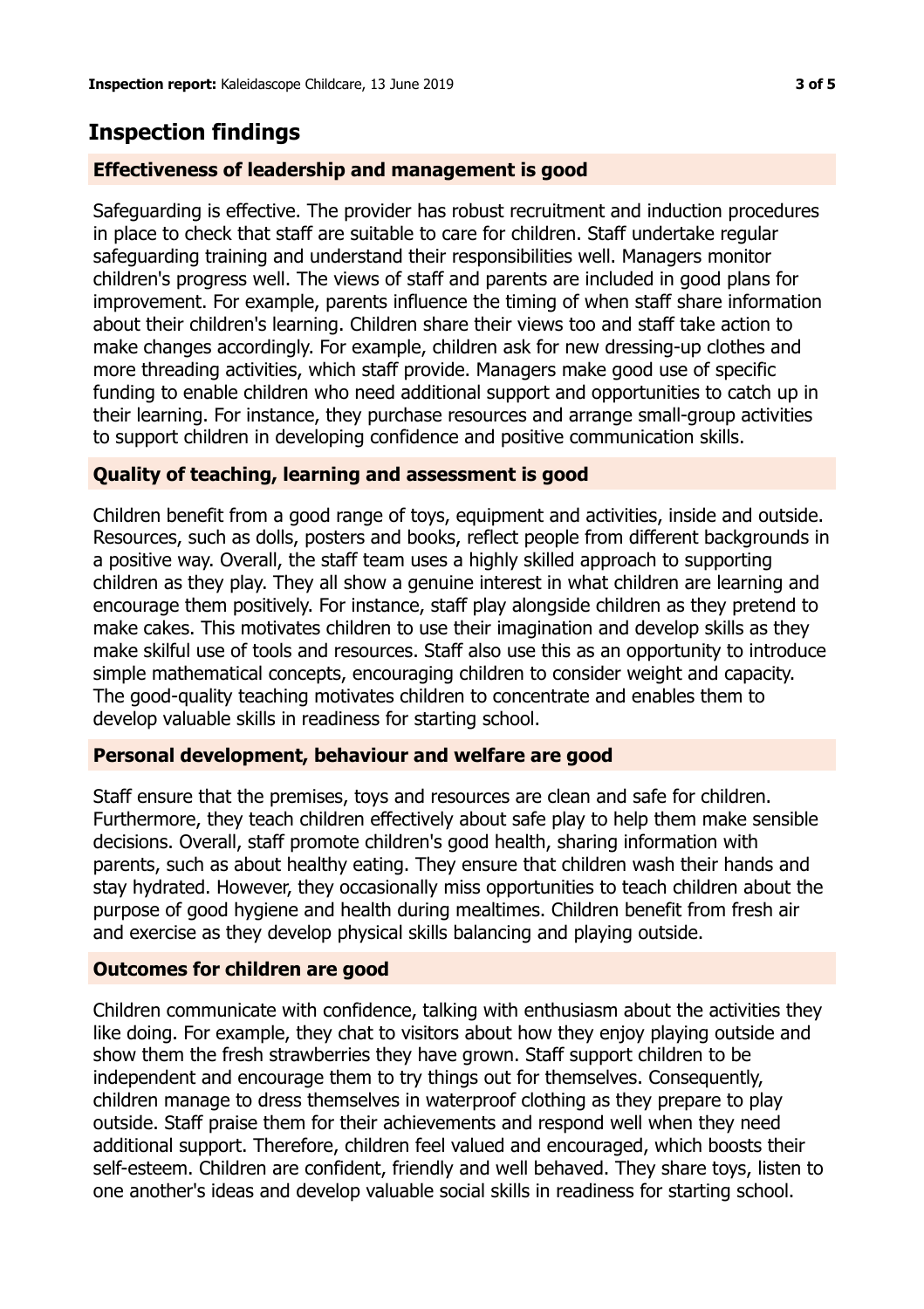## **Setting details**

| Unique reference number                             | EY312272                           |
|-----------------------------------------------------|------------------------------------|
| <b>Local authority</b>                              | Kent                               |
| <b>Inspection number</b>                            | 10108610                           |
| <b>Type of provision</b>                            | Childcare on non-domestic premises |
| <b>Registers</b>                                    | Early Years Register               |
| Day care type                                       | Full day care                      |
| Age range of children                               | $2 - 4$                            |
| <b>Total number of places</b>                       | 30                                 |
| Number of children on roll                          | 37                                 |
| Name of registered person                           | Kaleidascope Child Care Limited    |
| <b>Registered person unique</b><br>reference number | RP524142                           |
| Date of previous inspection                         | 25 June 2015                       |
| <b>Telephone number</b>                             | 01304 219509                       |

Kaleidascope Childcare registered in 2005 and is one of two settings run by Kaleidascope Childcare Limited. It operates from the Methodist Church Hall in Dover, Kent. The group opens each weekday, from 9am until 3pm, term time only. There are six members of staff and all have relevant childcare qualifications. The setting receives funding for the provision of free early education for two-, three- and four-year-old children.

This inspection was carried out by Ofsted under sections 49 and 50 of the Childcare Act 2006 on the quality and standards of provision that is registered on the Early Years Register. The registered person must ensure that this provision complies with the statutory framework for children's learning, development and care, known as the early years foundation stage.

Any complaints about the inspection or the report should be made following the procedures set out in the guidance Complaints procedure: raising concerns and making complaints about Ofsted, which is available from Ofsted's website: www.ofsted.gov.uk. If you would like Ofsted to send you a copy of the guidance, please telephone 0300 123 4234, or email [enquiries@ofsted.gov.uk.](mailto:enquiries@ofsted.gov.uk)